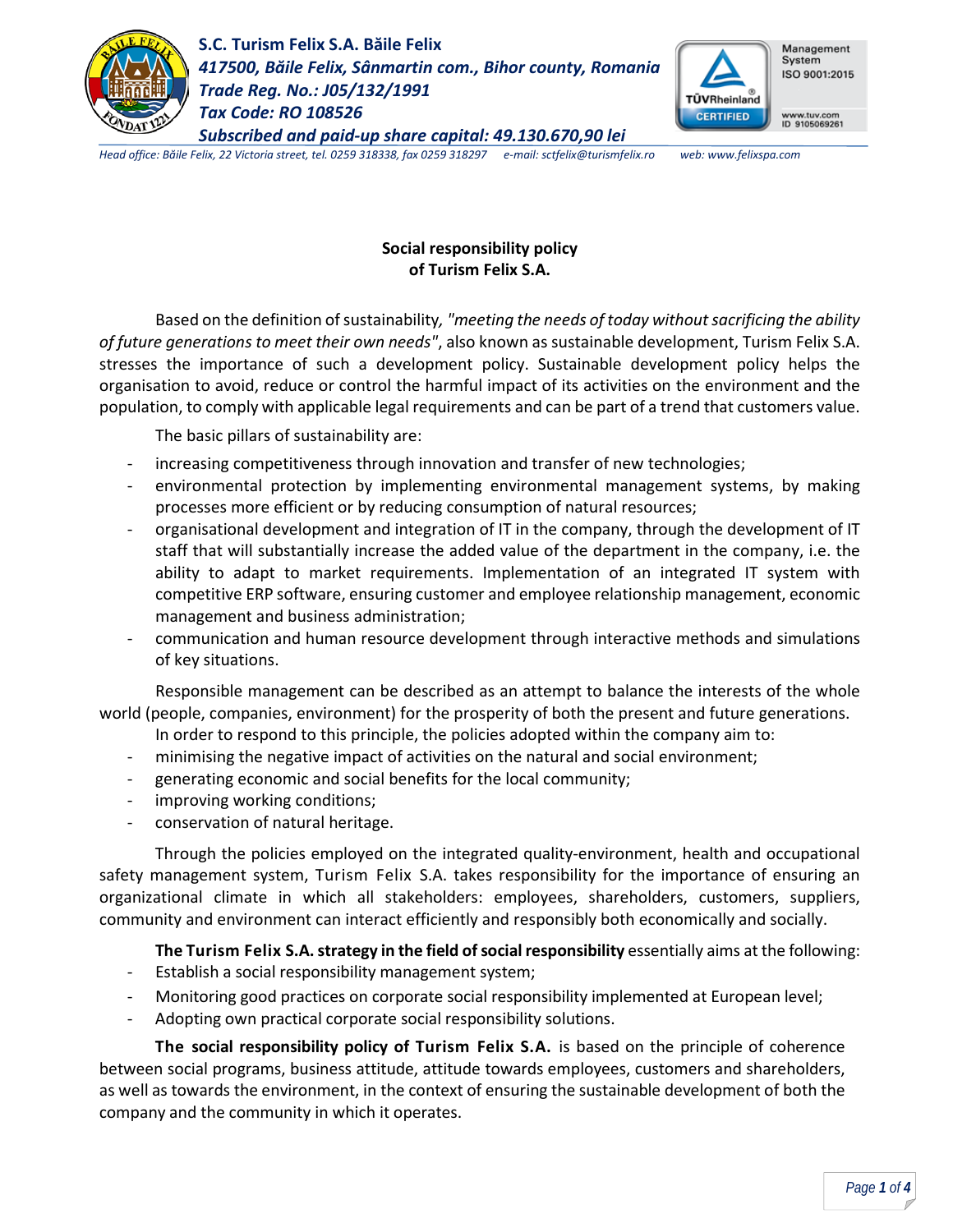

**S.C. Turism Felix S.A. Băile Felix** *417500, Băile Felix, Sânmartin com., Bihor county, Romania Trade Reg. No.: J05/132/1991 Tax Code: RO 108526 Subscribed and paid-up share capital: 49.130.670,90 lei*



*Head office: Băile Felix, 22 Victoria street, tel. 0259 318338, fax 0259 318297 e-mail: sctfelix@turismfelix.ro web: www.felixspa.com*

In terms of business attitude, the company's management and employees comply with the rules of ethics and conduct adopted by the company. They carry out their work responsibly and honestly, in a spirit of respect for the dignity and prestige of the profession, and may not engage in practices that could damage the image and interests of the company and its shareholders. In its work, the company maintains its independence from any political influence and does not engage in the use of the company's name to promote political interests.

### In terms of **responsibility towards employees:**

Providing a suitable working environment and a motivating salary, offering opportunities for professional and personal development, conducting a permanent dialogue with them in order to improve processes and increase the performance of the organisation, respecting the human dignity of each employee and all the rights that derive from this status.

### In terms of **accountability to shareholders**:

- Through its activity, Turism Felix S.A. aims to provide shareholders with returns on investments in the company's shares above the average offered by other investments on the financial market, both by granting dividends and by other forms of remuneration (distribution of free shares, share buybacks, etc.).

Protecting the interests and rights of investors is a priority for Turism Felix S.A., and in the event that violations are reported, the company is committed to making every effort to resolve complaints quickly and efficiently, and to treat investors in a professional, fair and non-discriminatory manner.

The company fulfils its obligations of transparency and information to shareholders and investors by publishing current and periodic reports on the company's activities.

# In terms of **environmental responsibility:**

The main activities in the field of environmental protection are carried out in a planned and organized manner, with the aim of preventing pollution, reducing the risks of environmental incidents on the company's sites, and complying with the legal provisions in force. In order to carry out complex activities specific to the field of activity and to comply with the legal framework for operation, Turism Felix S.A. holds the following authorisations:

Environmental permit for each hotel complex, for the heating plant and for the capture and distribution of thermo-mineral water

- Water management permit for the company
- City sewer connection-discharge agreement.

Turism Felix S.A. is constantly concerned about respecting the environment, taking the necessary measures to comply with the limits imposed by the Environmental Permit.

# In terms of **community responsibility:**

Promoting the principles of a responsible company towards the community, TURISM FELIX S.A. is involved in the life of the community through sponsorship and patronage actions, by granting humanitarian financial aid, as well as by participating, as a partner, in various social programs carried out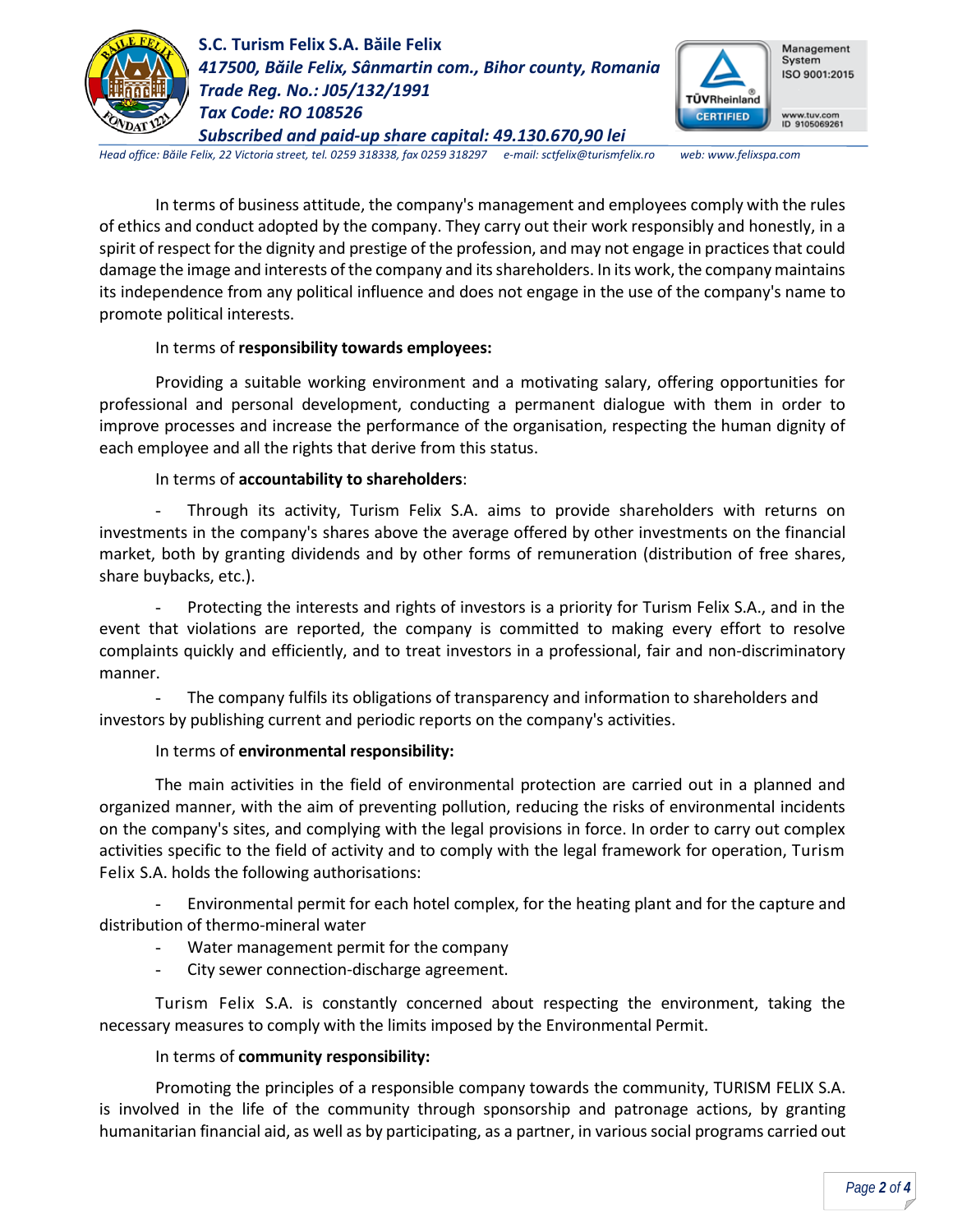

**S.C. Turism Felix S.A. Băile Felix** *417500, Băile Felix, Sânmartin com., Bihor county, Romania Trade Reg. No.: J05/132/1991 Tax Code: RO 108526 Subscribed and paid-up share capital: 49.130.670,90 lei*



*Head office: Băile Felix, 22 Victoria street, tel. 0259 318338, fax 0259 318297 e-mail: sctfelix@turismfelix.ro web: www.felixspa.com*

in the community. The priority areas in which the Company has chosen to get involved are education, health, social assistance, humanitarian actions and the environment.

### In terms of **customer responsibility:**

The Company's primary responsibility to its customers is to provide a safe and good quality service. Quality in the hotel and restaurant sector is achieved by satisfying the needs, wishes and expectations of customers through legal products and services at a decent price, in accordance with the requirements of safety, hygiene, accessibility, transparency, authenticity and harmony of tourist activity and concern for the environment.

# **QUALITY MANAGEMENT TURISM FELIX S.A. Policy in the field of Food Quality and Safety**

Turism Felix S.A. has gained prestige on the tourism services market by promoting high quality standards of accommodation, food, spa treatment and leisure services, enjoying notoriety, credibility and recognition, both nationally and internationally.

Open and sincere customer orientation, focusing the organisation's efforts on the realisation of superior products and services, thus on quality and total service, as a source of satisfying customer requirements and as a means of establishing lasting relationships with them, has been and still is the major objective of the quality policy. Turism Felix S.A. is positioned on the Romanian spa tourism market among the biggest competitors.

The company's history, the more than relevant experience, the organization's ability to adapt quickly to changes in the market, to the increasing demands of customers, by adopting appropriate market strategies, have demonstrated a successful management.

The concern and involvement of the top management to ensure the satisfaction of customer requirements has resulted in the alignment with international standards, successfully implementing the FOOD QUALITY AND SAFETY MANAGEMENT SYSTEM and obtaining certification in 2012, according to SR EN ISO 9001 and HACCP, and *recertification in 2018, according to SR EN ISO 9001:2015.* 

**Our tourist accommodation, food, spa and leisure facilities** are ISO 9001:2015 Certified and Codex Alimentarius Certified, for the Food Quality and Safety Management System, maintained and controlled through surveillance audits carried out by Tuv Rheinland Romania auditors.

The organisation's management considers the satisfaction of its customers' requirements as a primary and defining element of its activity, attaching particular importance to knowing, understanding and satisfying the implicit and explicit requirements of its customers.

In this regard, the top management of Turism Felix S.A., taking into account the internal and external context of the organization, the stakeholders and the strategic direction of the company, defines the quality policy as follows:

- developing a high performance management at all levels, based on quality and customer orientation;

- to produce products and services that meet the customer's quality requirements and the requirements of society, i.e. legal regulations on the protection of life and health, environmental protection;